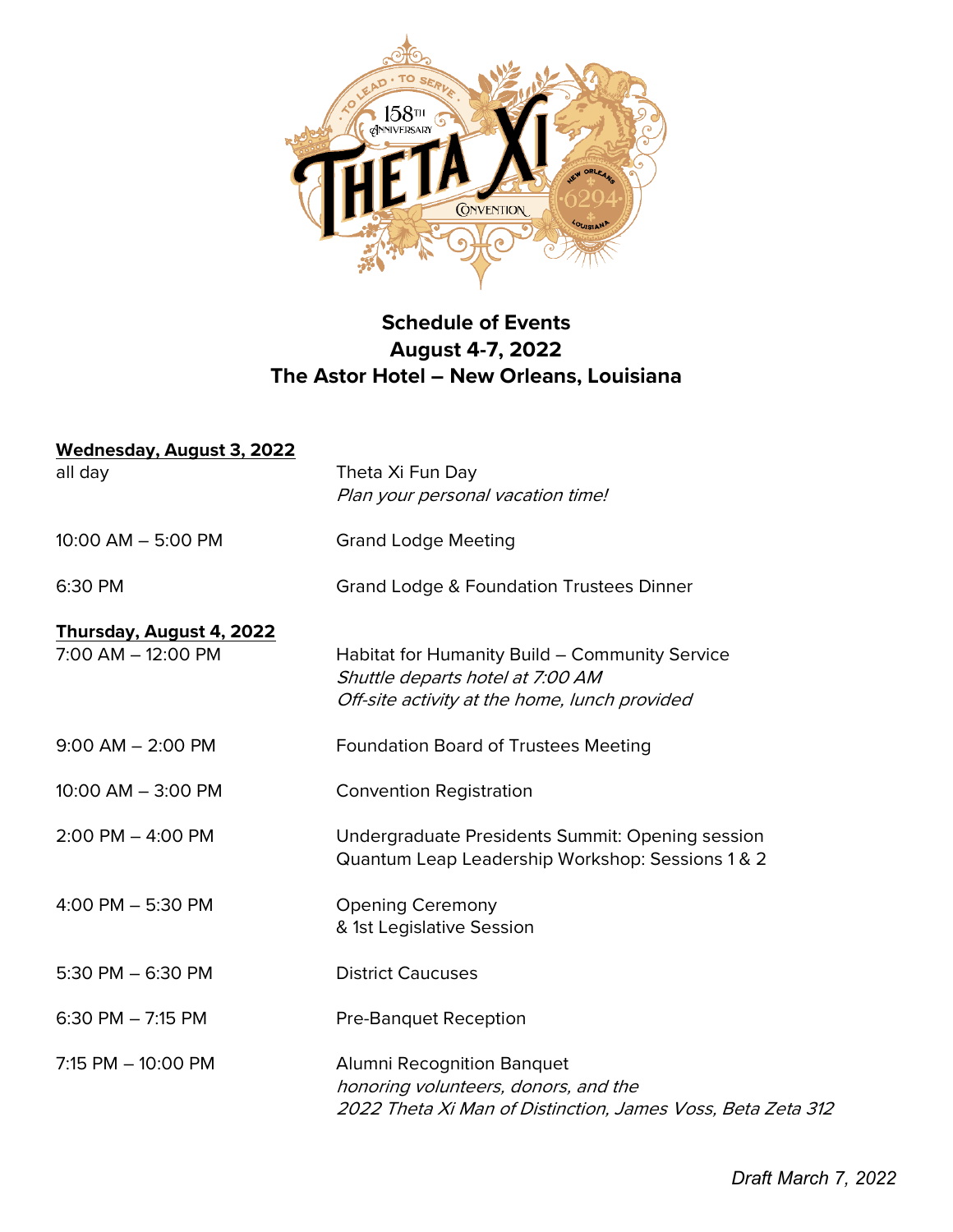| Friday, August 5, 2022<br>10:00 AM - 11:45 AM | 2nd Legislative Session                                                                                                                                              |
|-----------------------------------------------|----------------------------------------------------------------------------------------------------------------------------------------------------------------------|
| 12:00 PM - 1:30 PM                            | Meet the Undergraduate Director<br><b>Candidates Lunch</b>                                                                                                           |
| 1:45 PM $-$ 2:45 PM                           | <b>3rd Legislative Session</b>                                                                                                                                       |
| $3:00$ PM $-$ 4:15 PM                         | <b>Educational Program Block</b><br>Presidents Summit: 360 Leadership Coaching<br>QL Leadership Workshop: Session #3<br>Alumni Track: Session #1                     |
| 6:00 PM                                       | Dinner on Your Own                                                                                                                                                   |
| Saturday, August 6, 202                       |                                                                                                                                                                      |
| 10:00 AM - 11:30 AM                           | 4th Legislative Session<br><b>Grand Lodge Elections</b>                                                                                                              |
| 11:45 AM $-$ 1:00 PM                          | <b>Risk Prevention Luncheon</b><br>featuring Dr. Lori Hart, Holmes Murphy Fraternal Practice                                                                         |
| 1:15 PM $-$ 2:15 PM                           | <b>Educational Programming Block</b><br>Undergraduate Risk Prevention Session w/Dr. Lori Hart<br>QL Leadership Workshop: Session #4<br>Alumni Track: Session #2      |
| $2:15$ PM $-$ 3:15 PM                         | <b>Educational Programming Block</b><br>Undergraduate Recruitment Workshop<br>QL Leadership Workshop: Session #5<br>Alumni Track: Advisor Seminar w/Dr. Lori Hart    |
| $3:15$ PM $-3:30$ PM                          | <b>BREAK</b>                                                                                                                                                         |
| $3:30$ AM $-$ 4:30 PM                         | <b>Educational Programming Block</b><br>Presidents Summit: Action Planning and Wrap-up<br><b>QL Leadership Workshop: Closing Session</b><br>Alumni Track: Session #4 |
| 4:30 PM $-$ 6:00 PM                           | BREAK – dress for Ritual and Banquet                                                                                                                                 |
| $6:00$ PM $- 7:15$ PM                         | <b>Convention Ritual Meeting</b>                                                                                                                                     |